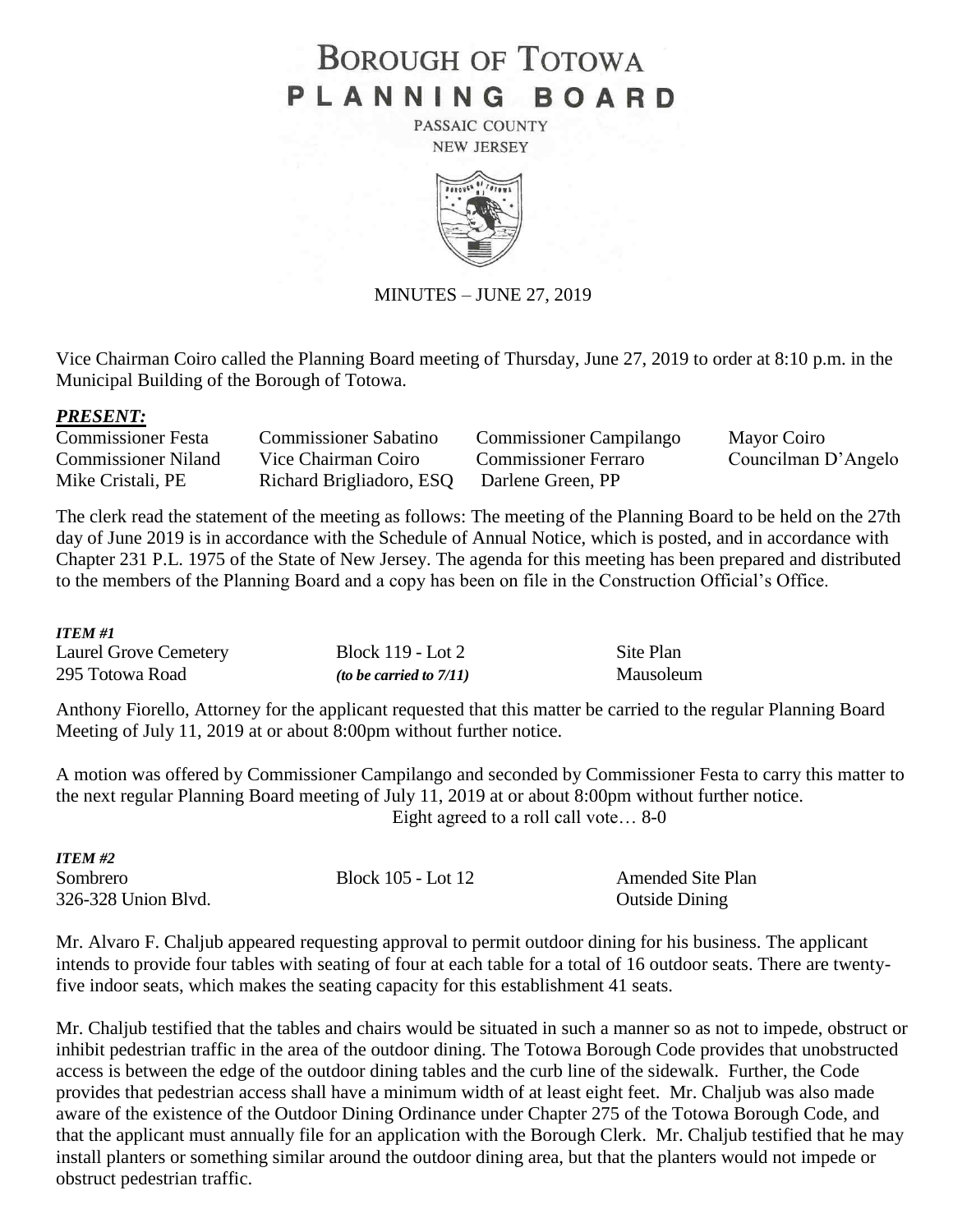#### PLANNING BOARD MEETING JUNE 27, 2019 MINUTES CONTINUED PAGE 2

A motion was offered by Commissioner Campilango and seconded by Commissioner Festa to approve the outdoor dining plan as presented. This approval is subject to and contingent upon the following conditions and will be memorialized in a Resolution at a future date:

- 1. The Applicant will obtain an outdoor dining license from the Borough Clerk and comply with all terms and conditions set forth in Chapter 275 Outdoor Dining of the Boro Code .
- 2. All terms and conditions of the Board's prior resolutions remain in full force and effect except as satisfied or amended and not in conflict with this approval.
- 3. There will be no spillover lighting on to adjoining properties.

Eight agreed to a roll call vote… 8-0

# *ITEM #3*

| Cibo Vita          | <b>Block 158-Lot 3</b> | <b>Amended Site Plan</b>     |
|--------------------|------------------------|------------------------------|
| 12 Vreeland Avenue | <i>(carried)</i>       | $2nd$ Work Shift - 4pm - 1am |
|                    |                        | Seven Days per week          |

The Board continued the public hearing in regard to this matter. The Applicant also introduced into evidence the following Exhibits:

| Exhibit A-3  | Boundary survey of site prepared by Maser Consulting (2014)                          |
|--------------|--------------------------------------------------------------------------------------|
| Exhibit A-4  | Zoning Map                                                                           |
| Exhibit A-5  | A tree planting schedule dated April 8, 2019;                                        |
| Exhibit A-6  | A tree planting exhibit;                                                             |
| Exhibit A-7  | A tree planting rendering which depicts what the Applicant has committed             |
|              | to do regarding tree planting;                                                       |
| Exhibit A-8  | Additional detail regarding tree planting;                                           |
| Exhibit A-9  | Internal signs; and                                                                  |
| Exhibit A-10 | After hours controlled access to the site.                                           |
| Exhibit A-11 | After hours controlled access for the middle driveway;                               |
|              | Exhibit A-12 After hours controlled access driveway closest to the curve on Vreeland |
|              | Avenue. (This access is for passenger cars only.)                                    |
|              |                                                                                      |

Mr. Anthony Fiorello, attorney for the applicant explained that the six western bays would accept deliveries and the six eastern bays would involve the trucks exiting after they have been loaded on the site. The Applicant is also proposing to comply with the original site plan approval by reestablishing a vegetative buffer in the front of the site. Additionally, the applicant is also proposing improved ingress and a circulation plan on-site which would address the issues of trucks stopping, standing or queuing along Vreeland Avenue. Mr. Fiorello also represented that the new entrance on the western most driveway eliminated approximately 19 parking spaces. Furthermore, box trucks will be moved to the Madison Road site and 65 employees will be transferred from the Vreeland Avenue facility to the Madison Road facility.

The Applicant also introduced into evidence Exhibit A-3 which is a boundary survey of the site prepared by Maser Consulting. The Applicant also introduced into evidence Exhibit A-4 which contains a portion of the zoning map with two areas colored in yellow.

Mr. Fiorello confirmed that the Madison Road facility will have approximately 65 employees. The 65 employees would not be new employees, but would rather be employees who were transferred to Madison Road from the Vreeland Avenue facility. Therefore, there will be 262 employees at the Vreeland Avenue facility and there will also be 217 parking spaces on-site at the Vreeland Avenue facility. Mr. Fiorello confirmed the 19 parking spaces would be eliminated. Thus, 198 parking spaces would remain.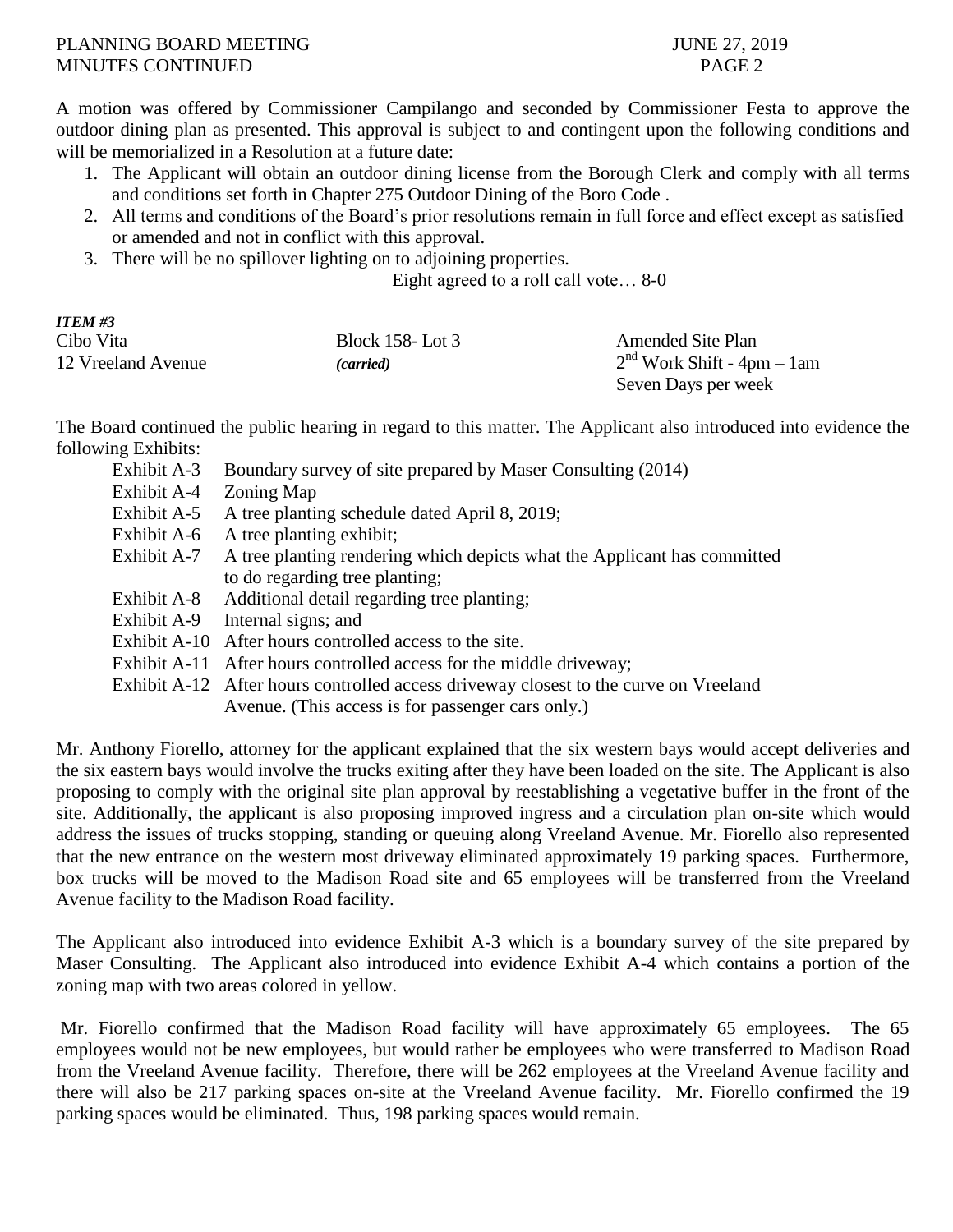#### PLANNING BOARD MEETING JUNE 27, 2019 MINUTES CONTINUED PAGE 3

Mr. Fiorello also represented that based on conversations with Mr. Ortiz,that approximately 70 parking spaces are not being used because workers carpool and take mass transit to come to work. Mr. Fiorello also represented that the westerly parking spaces would be utilized by administrative staff.

Mr. Fiorello stated that the Applicant is now proposing to have two shifts. The first shift would be 7:00 a.m. to 5:00 p.m. and the second shift would be 5:00 p.m. to midnight. Mr. Fiorello confirmed that deliveries to the site would cease between 5:00 p.m. and 6:00 p.m. Deliveries from the site to the general market would cease around 7:00 p.m. The Applicant has indicated that the hours of operation for Saturday would be 7:00 a.m. to 3:00 p.m. However, with respect to the Saturday work schedule, it was represented that there would be no deliveries on Saturday and no shipping on Saturday just production and cleaning. In addition, it was represented that there would be no more than 50 people working on the weekend. It was also explained that the Applicant originally wanted to work on Sunday, however, Mr. Fiorello stated that the Applicant is abandoning its request for Sunday hours.

The Applicant also reviewed new signage that will be located on the site including, but not limited to, a 5 Mile Per Hour speed sign, a No Idling sign and No Trespassing signs. Mr. Fiorello also stated that one of the issues that Cibo Vita has encountered has been "rogue" truck drivers who have no affiliation with Cibo Vita bringing their tractor trailers on site and parking overnight. Mr. Fiorello stated that these individuals are trespassers. It was represented that the Applicant will either install gates or controlled access gates in order to regulate access to the site. It was also represented that there would be no deliveries to the site through the westernmost driveway after 7:00 p.m. and there would be no products either in or out of the site after 7:00 p.m.

Mr. Fiorello also explained the enhanced landscaping plan that the Applicant installed. The Applicant has installed trees along the western corner of the facility. This is the area of the site with the least amount of parking. This parking area of the site is mostly used by workers in the business office. Mr. Fiorello also confirmed that picnic tables have been removed. It was represented that the Applicant will either install gates or controlled access gates in order to regulate access to the site.

Also testifying on behalf of the Applicant was Juan Ortiz. Mr. Ortiz testified that Cibo Vita has a partnership with schools through an intern program. He further testified in regard to the purpose of the second shift. He stated there would be 18 employees and the employees would be needed for both production and cleaning. The cleaning crew is necessary in order to clean the machines in order to get ready for the next day.

The next witness to testify on behalf of the Applicant was Craig Peregoy, P.E., a licensed professional engineer employed by Dynamic Engineering. Mr. Peregoy has particular expertise in traffic related matters. Mr. Peregoy reviewed with the Board Exhibit A-13 which is a truck parking exhibit dated May 3, 2019. Mr. Peregoy stated there is a curve in the road along Vreeland Avenue and that the driveway closest to the curve will be a passenger vehicle entrance only. The middle driveway would be a car and truck exit and the westernmost driveway would be the truck entrance to the site. Also, there would be ample opportunity on site to have a long queue of trucks contained within the site. Mr. Peregoy testified that he visited the site and that there are a significant number of available parking spaces in the westerly side parking lot. Mr. Peregoy also stated that the Applicant will put up a sign stating no right turn out of the site. He stated that the reconfiguration of the driveway and on-site circulation would result in a safe and efficient traffic design for the site.

A motion was offered by Commissioner Campilango and seconded by Commissioner Festa to open the public portion of the meeting.

All In Favor ……8-0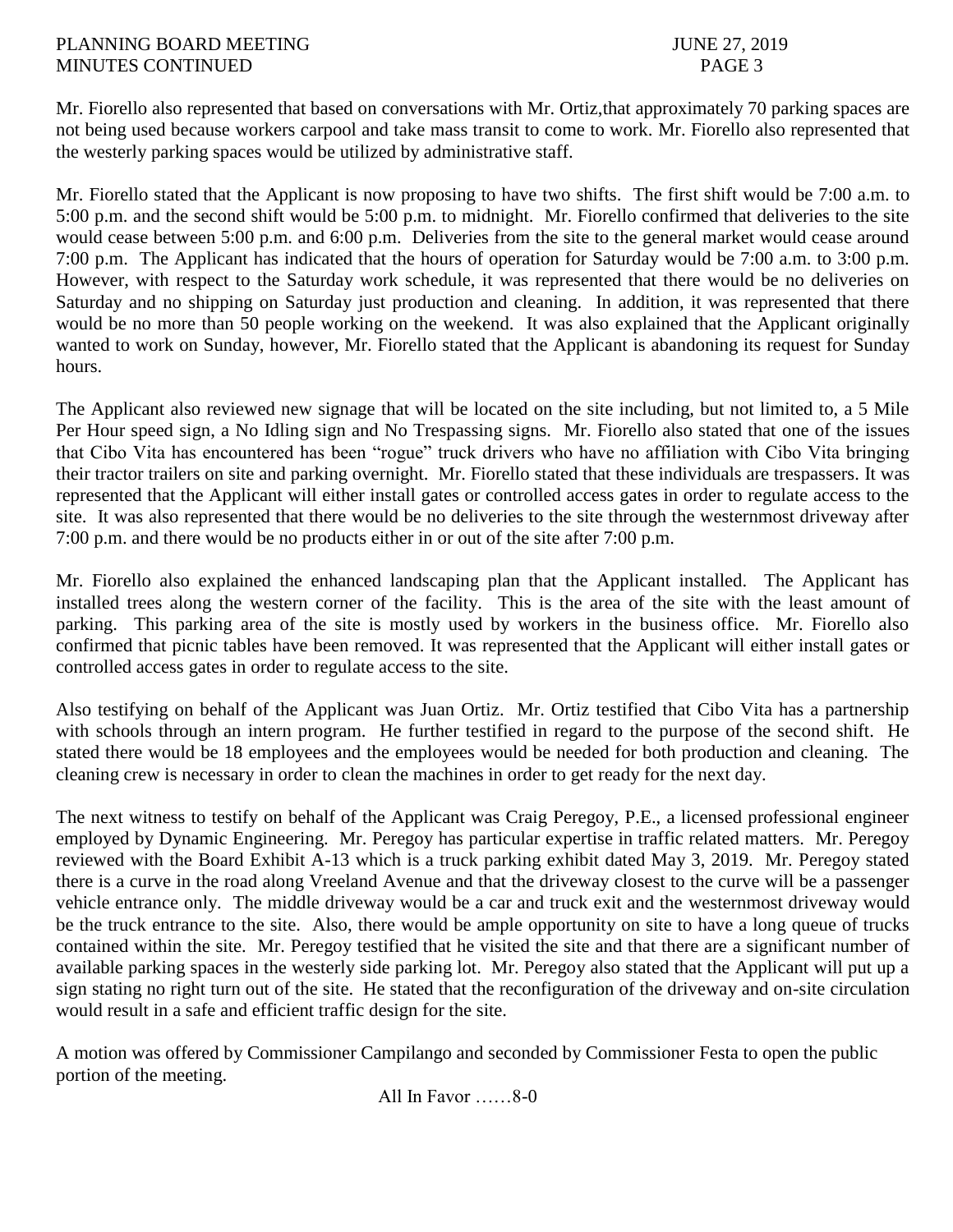#### PLANNING BOARD MEETING 37, 2019 MINUTES CONTINUED PAGE 4

Mr. Jim Crocitta, 281 Riverview Drive - Mr. Crocitta stated that the Applicant cleaned up the property very well. However, he also stated that he still has objections regarding the beeping sound and audible alarms that trucks make when they are backing up. These activities take place on the site in close proximity to his home. Also, he stated that the Applicant has five 40 yard dumpsters on-site. Mr. Crocitta's complaint is that when the garbage in the dumpsters is removed, this activity makes a lot of noise in the vicinity of his house.

Debra D'Agostino, 70 Vreeland Avenue - Ms. D'Agostino had questions regarding signage, the idling of tractor trailers, and stopping and standing of tractor trailers along Vreeland Avenue. In addition, Ms. D'Agostino testified that tractor trailers come to the site at all hours of the night, and the trucks make audible alarm sounds. The trucks also use their air brakes which creates noise that disturbs the peace and tranquility of the residential neighbors. Ms. D'Agostino also stated that the property owner has removed plantings which have not been replanted. It was stipulated that the Applicant would provide an enhanced landscaping plan which would be subject to the review and approval of the Board Planner. Ms. D'Agostino also objected to the increase in hours of operation.

Annalyse D'Agostino, 70 Vreeland Avenue - also testified in regard to tractor trailers traveling along Vreeland Avenue, blocking the road and creating a dangerous and hazardous condition along Vreeland Avenue.

A motion was offered by Commissioner Campilango and seconded by Commissioner Festa to close the public portion of the meeting.

#### All In Favor ……8-0

A motion was offered by Commissioner Campilango and seconded by Commissioner Festa to approve the application for amended site plan as well as to increase the hours of operation of the business as presented. This approval is subject to and contingent upon the following conditions and will be memorialized in a Resolution at a future date:

- 1. The Applicant represents that all of its representations and stipulations made either by or on behalf of the Applicant to the Borough of Totowa Planning Board are true and accurate, and acknowledges that the Planning Board specifically relied upon the Applicant's stipulations in the Board's granting of this approval. If any representation or stipulation is false, this approval is subject to revocation.
- 2. The granting of this application is subject to and conditioned upon the Applicant complying with the Sign Ordinances of the Borough of Totowa. Sign approval is hereby granted to permit the Applicant to install signage as represented on Exhibit A-9 and as testified to by the Applicant during the hearing process.
- 3. This approval is granted strictly in accordance with any recommendations set forth on the record by the Planning Board during the hearing process held on April 11, 2019 and June 27, 2019.
- 4. The granting of this application is subject to and conditioned upon the hours of operation being Monday through Friday, first shift 7:00 am to 5:00 pm and the second shift terminating at 9:30 p.m.
- 5. The maximum number of employees for the second shift is limited to 20 employees.
- 6. The granting of this application is subject to and conditioned upon there being no deliveries to the site after 6:00 p.m. Monday through Friday and no product out of the site after 7:00 p.m.
- 7. The granting of this application is subject to and conditioned upon the hours of operation for Saturday being 7:00 a.m. to 3:00 p.m. The business will be closed on Sunday.
- 8. The granting of this application is subject to and conditioned upon there being no other cars or trucks from any other business not related to Cibo Vita being permitted to park in the Cibo Vita parking lot either during the day or during the overnight hours*.*
- 9. The granting of this application is subject to and conditioned upon the Applicant installing controlled access gates at all three (3) driveways in order to regulate vehicle and truck access to the site.
- 10. The granting of this application is subject to and conditioned upon the Applicant submitting a landscape plan which shall be subject to the review and approval of the Board Planner, further, the Board Planner recommends that the Applicant shall include in its landscape plan shrubs which shall include Armstrong Juniper, Savin Juniper and English Laurel.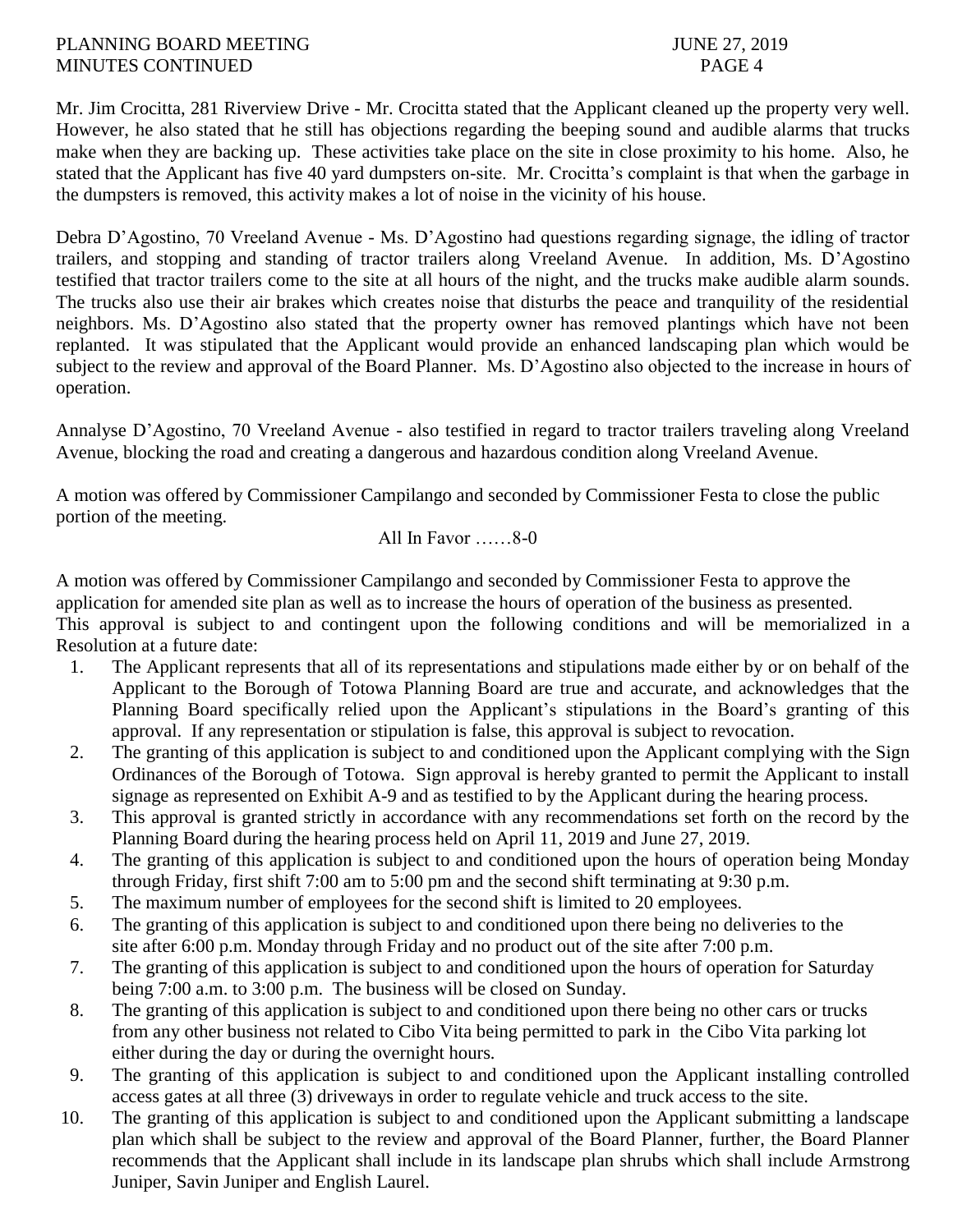#### PLANNING BOARD MEETING 37, 2019 MINUTES CONTINUED **Example 2** PAGE 5

*ITEM #4*

- 11. The granting of this application is subject to and conditioned upon the Applicant restriping the parking lot as necessary which shall be subject to the review and approval of the Board Engineer.
- 12. The granting of this application is subject to and conditioned upon the prohibition about Cibo Vita trucks queuing up on the Vreeland Avenue right-of-way to enter the facility. Also truck traffic shall not proceed along Vreeland Avenue to Riverview Drive, but rather truck traffic shall either exit the site and enter Route 80 Westbound off of Vreeland Avenue or proceed directly to Minnisink Road.
- 13. The granting of this application is subject to and conditioned upon there being no right hand turns for truck traffic exiting the site.
- 14. All terms and conditions of the Board's prior Resolutions remain in full force and effect except as satisfied or amended and not in conflict with this approval.
- 15. The granting of this application is subject to and conditioned upon there being no outside storage of equipment or materials on the premises.

Eight Agreed on a Roll Call Vote ………8-0

| 11 C.W #4               |                        |                                           |
|-------------------------|------------------------|-------------------------------------------|
| Three Crown Development | Block 9 - Lots $1 & 3$ | Preliminary Major Site Plan               |
| 1 Ottilio & 101 Forest  |                        | 81 Unit Multi-Family Development with     |
|                         |                        | Lot merger, Variances $\&$ related relief |

Planning Board Attorney, Rich Brigliadoro indicated that this is the fifth public hearing for the applicant. Planning Board Members that have missed any of the hearings have been identified. Those Planning Board Members have had the opportunity to listen to those meetings and have signed an affidavit stating as such.

Priscilla Triolo, Esq. appeared continuing with the application for preliminary approval stating that the application was first submitted on September 28, 2018, amended in March 2019, and again on June 3, 2019.

Ms. Triolo addressed questions from the previous Planning Board Meeting regarding Market prices as follows: Market Prices - Mid \$300's to high \$300's.

- $\bullet$  81 Units in Total 3 buildings
- 63 Units Market Rate price will be set by Developer
- 6 Affordable Units in each Bldg.
- 18 Affordable Units in Total
- Units will be Condo Ownership

Totowa Boro Planner Darlene Green provided Affordable Housing Income figures:

- 1 person \$53,286
- 2 person \$60,900 anyone over 18 who has an income qualifies
- 4 person \$76,000
- Taxes + HOA Fees

Darlene Green also indicated that the Boro Administrative Agent would set the unit prices for the Affordable Housing based on guidelines and calculations.

Kiersten Osterkorn, Engineer for the applicant testified as to a slight change to Exhibit A-17 regarding the movement of the Water Line. She also discussed changes to the Buffer, regarding establish trees in the Buffer Area - 26 Trees to remain and 9 to be removed of which 2 would be removed for grading purposes.

Others areas of discussion in regards to changes were:

**Potable Water-** Tree removal in buffer area for water line

Push back water line to opposite side. Forest Road is a paper street – Right-Of-Way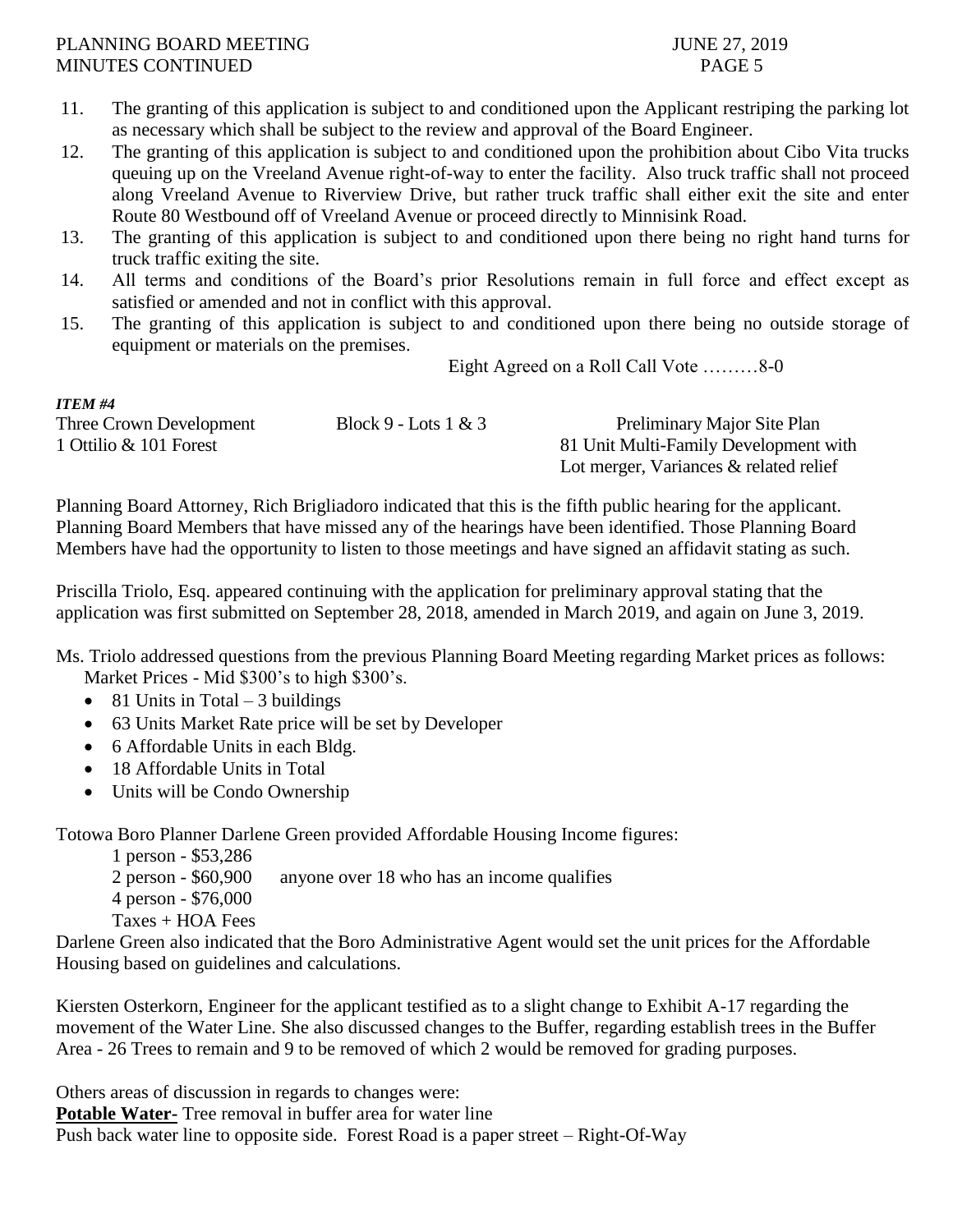### PLANNING BOARD MEETING 37, 2019 MINUTES CONTINUED PAGE 6

Ms. Osterkorn presented Smaller version of site ariel Exhibit A-18

A variance is still needed due to it going over buffer area. Sunset Ridge – Three Crown proposes to grant them an easement. Sunset Ridge will put in a tap for Sunset Ridge and Three Crown. Ms. Osterkorn discussed the pressure issue and indicated that the water tank is full.

**Sewer –** Totowa Planning Board Engineer & Three Crown had different conversations with different people in Paterson regarding requirements. Applicant wants to follow process and get preliminary approval then get to Paterson.

**Drainage -** Applicant originally had a trench drain, north of driveway - replace and make a double inlet along Preakness Avenue. Calculations were based on additional acreage of coverage But not a part of this application. The Applicant will pipe stormwater to Chatham Ave. in Paterson.

**GeoTech Investigation** – Reviewed records, D Soil, Emergency pipe system.

Full Soil Investigation performed and confirm D Soil – not infiltration – Therefore re-charge is not required. Solid pipe collects roof run-off cultic system – proposed underground system. Can just be used for detention.  $1<sup>st</sup>$  Row is a sepearator row which goes to 2d level cleans TSS (Total Suspended Solids) More environmentally friendly. Operation & Manual for Maintenance gets submitted with construction plans.

This is a private system – Developer is responsible

**Grading-** Does not require Tract Buffer, it does not exist along Forest Ave.

Developer/Owner – worked on plans for 8 or 9 months before they submitted it.

Developer wanted to ensure it complies.

**Monument Sign** will be illuminated by shielded flood lights. There will be no wall mounted lights on the buildings.

Planning Board Engineer, Mike Cristaldi express concerns regarding the change to the use of stone in the drainage system, stating stone does not absorb water and volume gets larger because you are only working with voids in the stone. Mr. Cristaldi questioned if the proposed system can clean the stone? Details in plans shows a recharge chamber. Now is the time to address everything.

Ms. Triolo indicated that the Applicant will agree – If Totowa wants a solid chamber system, then the Applicant would switch it out to that system from the cultic system. This is an underground system and nothing will change on the site plan – i.e. location of buildings,  $#$  of parking spaces.

Planning Board Attorney Rich Brigliadoro indicated that a letter was received from Allan Burkhardt regarding Turning Radius Template. The applicant had not seen letter since it was dated June 27, 2019. Mr. Brigliadoro read the letter into the record and marked it as Exhibit B-7. After a discussion, the applicant indicated that they would work with him to provide a suitable plan.

Ms. Triolo indicated that the plans are compliant and will accept a condition that nothing will be constructed until final approval.

Vice Chairman Coiro expressed his concerns about the number of questions that the Planning Board Engineer had regarding the drainage system.

Commissioner Campilango had concerns over the turnaround for School Bus Drivers, Garbage trucks and emergency vehicles.

A motion was offered by Commissioner Campilango and seconded by Commissioner Festa to open the public portion of the meeting.

Robert Niemic -7 Hamilton Trail – concerns regarding emergency access – will have a gate or a chain. Human factor of the maintenance of stormwater system - Operations and Maintenance Manual. Mr. Niemic was also concerned about the future Phase 2.